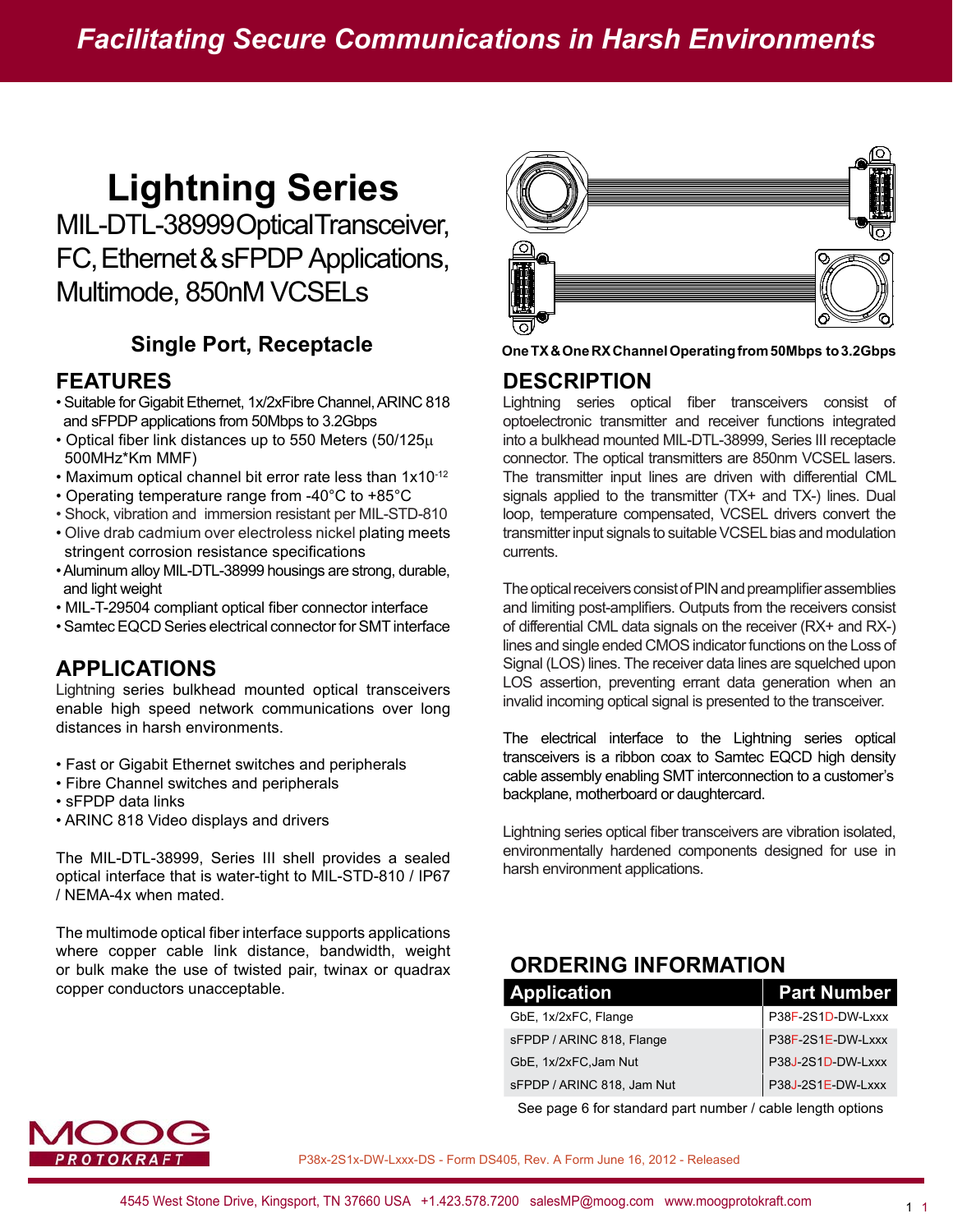#### **ABSOLUTE MAXIMUM RATINGS**

Absolute maximum limits mean that no catastrophic damage will occur if the product is subjected to these ratings for short periods, provided each limiting parameter is in isolation and all other parameters have values within the performance specification. It should not be assumed that limiting values of more than one parameter can be applied to the product at the same time.

| Parameter                        | Symbol   | Minimum | Typical | Maximum        | Unit   |
|----------------------------------|----------|---------|---------|----------------|--------|
| Storage Temperature              | ' s      | -55     |         | $+100$         | °C     |
| <b>Supply Voltage</b>            | $V_{cc}$ | $-0.5$  |         | $+4.5$         | $\vee$ |
| TX DIS Input Voltage             |          | $-0.5$  |         | $V_{cc}$ + 0.5 | $\vee$ |
| Differential Input Voltage (p-p) | $V_{D}$  |         |         | 2.2            | $\vee$ |
| <b>RX Output Current</b>         |          |         |         | 50             | mA     |

#### **RECOMMENDED OPERATING CONDITIONS**

| Parameter                           | Symbol                         | Minimum  | Typical | Maximum  | Unit   |
|-------------------------------------|--------------------------------|----------|---------|----------|--------|
| <b>Operating Temperature</b>        |                                | $-40$    |         | +85      | °C     |
| Supply Voltage                      | $V_{\rm cc}$                   | $+3.135$ |         | $+3.465$ | $\vee$ |
| TX Common Mode Voltage              | $V^{\text{CM}}$                |          | 2.0     |          | V      |
| TX Differential Input Voltage (p-p) | $V_{D}$                        | 0.25     |         | 2.2      | $\vee$ |
| Power Supply Noise (p-p)            | $N_{\scriptscriptstyle\alpha}$ |          |         | 200      | mV     |

#### **SPECIFICATIONS COMPLIANCE**

| Requirement            | Feature                 | Condition    | <b>Notes</b>                  |
|------------------------|-------------------------|--------------|-------------------------------|
| MIL-STD-883            | <b>ESD</b>              | Class II     | 2200V                         |
| MIL-STD-810            | Vibration               | $3.8g^2$ /Hz | 43G rms                       |
| MIL-STD-810            | Shock                   | 40.0q        | $6-9mS$                       |
| MIL-STD-810            | Immersion               | 1.0 meter    | 2.0Hours                      |
| <b>MIL-STD-1344</b>    | <b>Flame Resistance</b> | Method 1012  | 30 Seconds                    |
| <b>MIL-STD-1344</b>    | Damp Heat               | 10 Cycles    | 24 Hours                      |
| MIL-STD-38999          | Mating Durability       | 500 Cycles   | <0.5dB Change                 |
| FDA / CDRH / IEC-825-1 | Eye Safety              | Class 1      | No Safety Interlocks Required |

### **MATERIALS**

| Item                     | <b>Detail</b>                  | <b>Notes</b>       |
|--------------------------|--------------------------------|--------------------|
| Shell                    | Aluminum Alloy                 |                    |
| <b>Shell Plating</b>     | Olive Drab Cadmium over Nickel | QQ-P-416, QQ-N-290 |
| Insert                   | Thermoplastic                  |                    |
| Interfacial Seal         | Elastomer                      |                    |
| <b>Alignment Sleeves</b> | Composite Polymer              |                    |
| <b>Printed Circuits</b>  | Polyimide / FR-4               | Mil-P-31032 Type 4 |

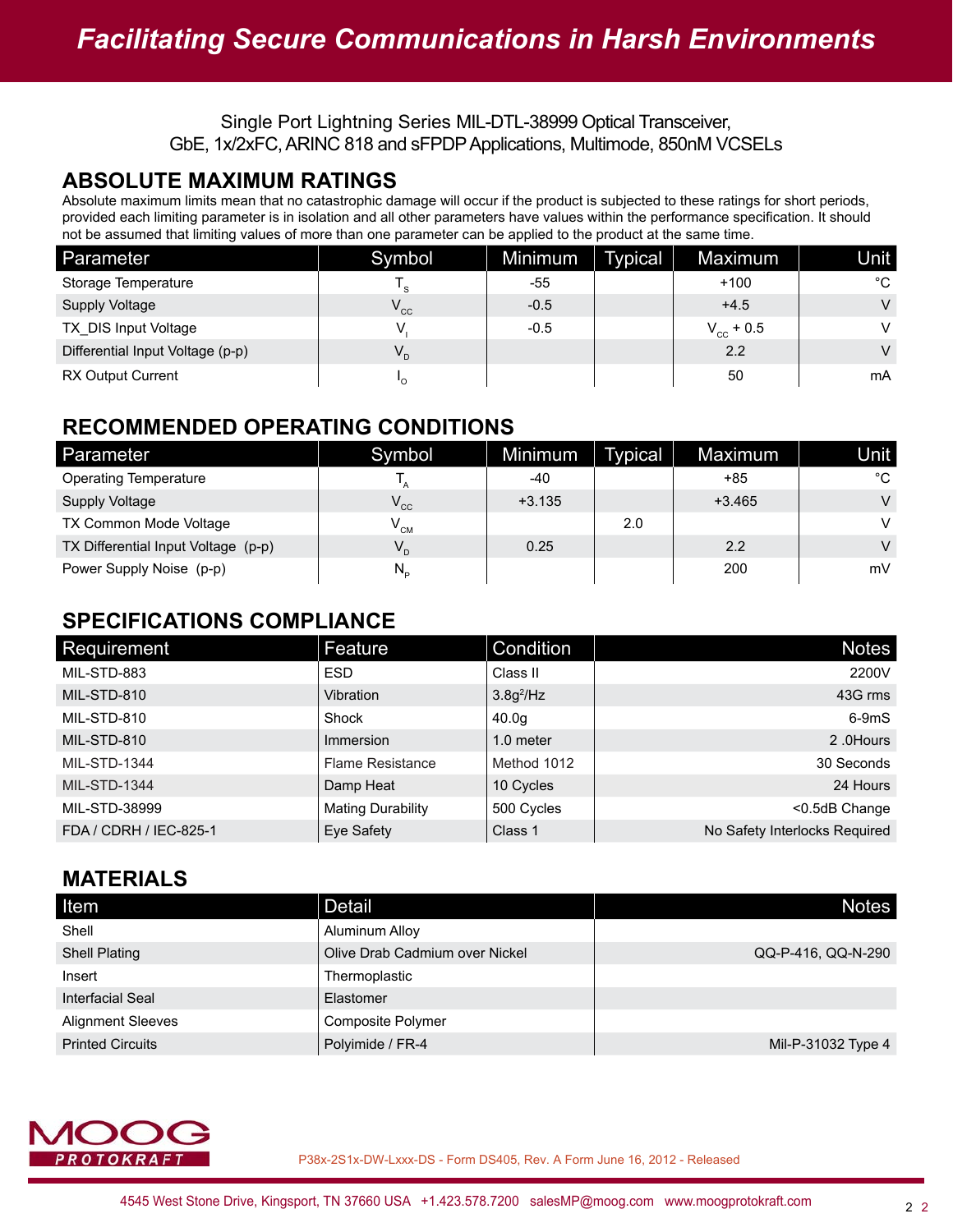#### **OPTICAL TRANSMITTERS**  $T_A$  **= Operating Temperature Range,**  $V_{cc}$  **= 3.135V to 3.465V**

| Parameter                            | Symbol                         | Minimum | <b>Typical</b> | Maximum | Unit |
|--------------------------------------|--------------------------------|---------|----------------|---------|------|
| Optical Output Power (BER<10-12)     | $P_{o}$                        | $-9.5$  |                | $-4.0$  | dBm  |
| Optical Output Wavelength            | $\kappa_{\text{OUT}}$          | 830     | 850            | 860     | nM   |
| Spectral Width                       | $\Delta\lambda$ <sub>RMS</sub> |         |                | 0.85    | nM   |
| <b>Extinction Ratio</b>              | ER                             | 9.0     |                |         | dB   |
| Optical Rise, Fall Time (20% to 80%) | R.F                            |         |                | 150     | pS   |

#### **OPTICAL RECEIVERS T<sub>A</sub> = Operating Temperature Range,**  $V_{cc}$  **= 3.135V to 3.465V**

| Parameter                                                                                                                                      | Symbol                | Minimum                       | Typical | Maximum  | Unit |
|------------------------------------------------------------------------------------------------------------------------------------------------|-----------------------|-------------------------------|---------|----------|------|
| Optical Sensitivity (BER<10-12, ER=9.0)<br>P38x-xxxD-xx @ 125Mbps to 1.25Gbps<br>P38x-xxxD-xx @ 2.125Gbps<br>P38x-xxxE-xx @ 2.5Gbps to 3.2Gbps | P.                    | $-17.0$<br>$-15.0$<br>$-14.0$ |         | 0.0      | dBm  |
| Optical Wavelength                                                                                                                             | $\lambda_{\text{IN}}$ | 830                           |         | 860      | nM   |
| RX Data Output - Low                                                                                                                           | $V_{OL} - V_{CC}$     | $-1.810$                      |         | $-1.475$ | V    |
| RX Data Output - High                                                                                                                          | $V_{OH} - V_{CC}$     | $-1.165$                      |         | $-0.880$ | V    |

#### **POWER SUPPLY CURRENT**  $T_a$  **= Operating Temperature Range,**  $V_{cc}$  **= 3.135V to 3.465V**

| Parameter               | Symbol | Minimum | Typical | . .<br>Maximum | Unitl |
|-------------------------|--------|---------|---------|----------------|-------|
| Supply Current per Port | 'cc    |         | 100     | 14C            | mA    |

### **OPTICAL LINK DISTANCES**

| Protocol                              | 62.5/125u<br>200MHz*Km | 50/125µ<br>500MHz*Km |
|---------------------------------------|------------------------|----------------------|
| 2xFibre Channel - ANSI X3.297 FC-PI   | 150M                   | 300M                 |
| Gigabit Ethernet - IEEE-802.3:2005    | 275M                   | 550M                 |
| 1xFibre Channel - ANSI X3.297 FC-PH-2 | 300M                   | 500M                 |

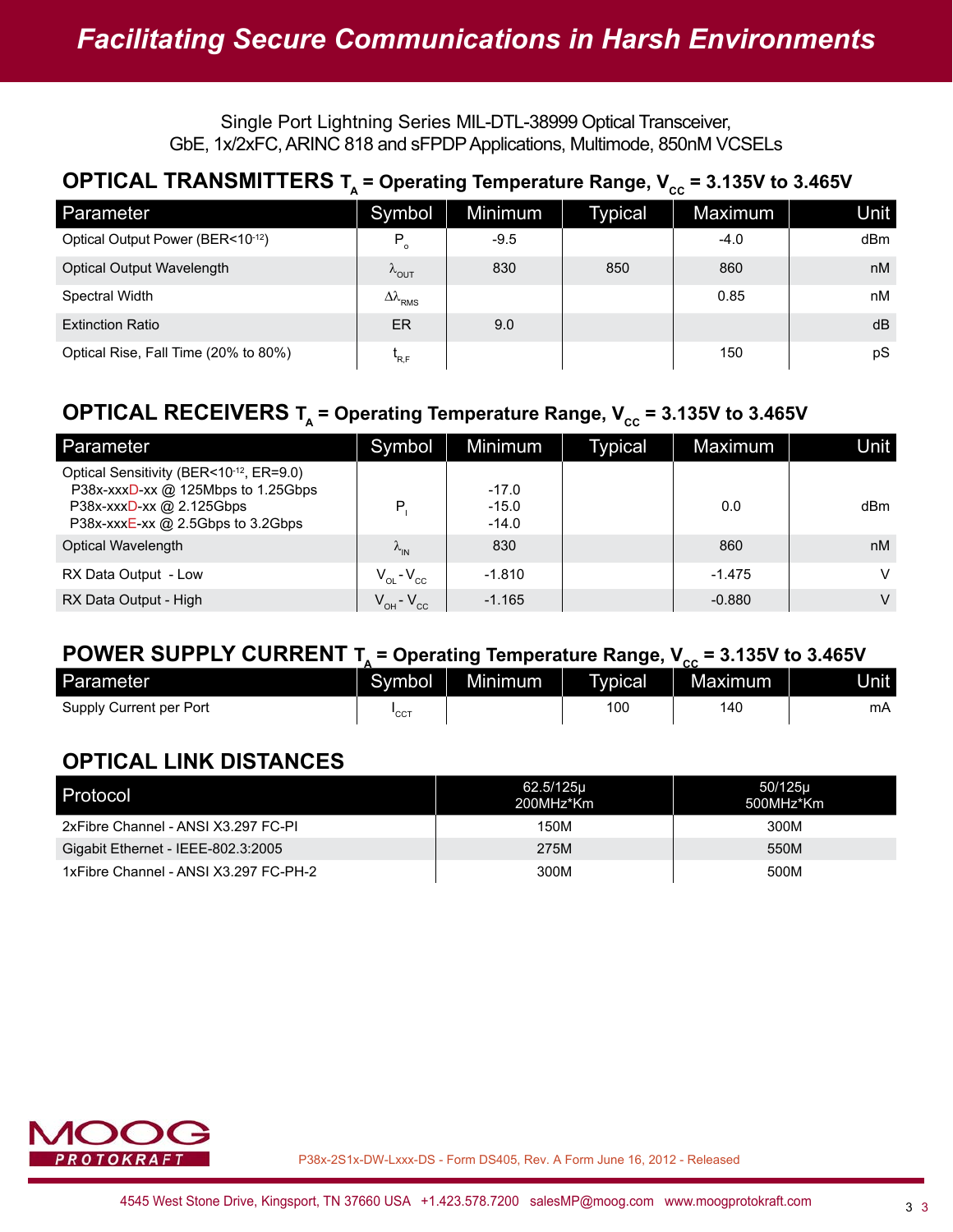

| <b>Panel Cutout Dimensions</b><br><b>Rear Panel Mounting Only</b> |                             |                  |                          |                 |
|-------------------------------------------------------------------|-----------------------------|------------------|--------------------------|-----------------|
| <b>Shell Size</b><br>Code                                         | <b>Shell</b><br><b>Size</b> | М<br>Min         | o<br><b>Holes</b>        | <b>Bsc</b>      |
|                                                                   | 15                          | 1.047<br>(26.59) | 0.133(3.4)<br>0.123(3.1) | 0.969<br>(24.6) |



Part Number = \*P38F-2xxx-Dx-Lxxx

\*see page 6 for part number / cable length options and page 11 for complete ordering options

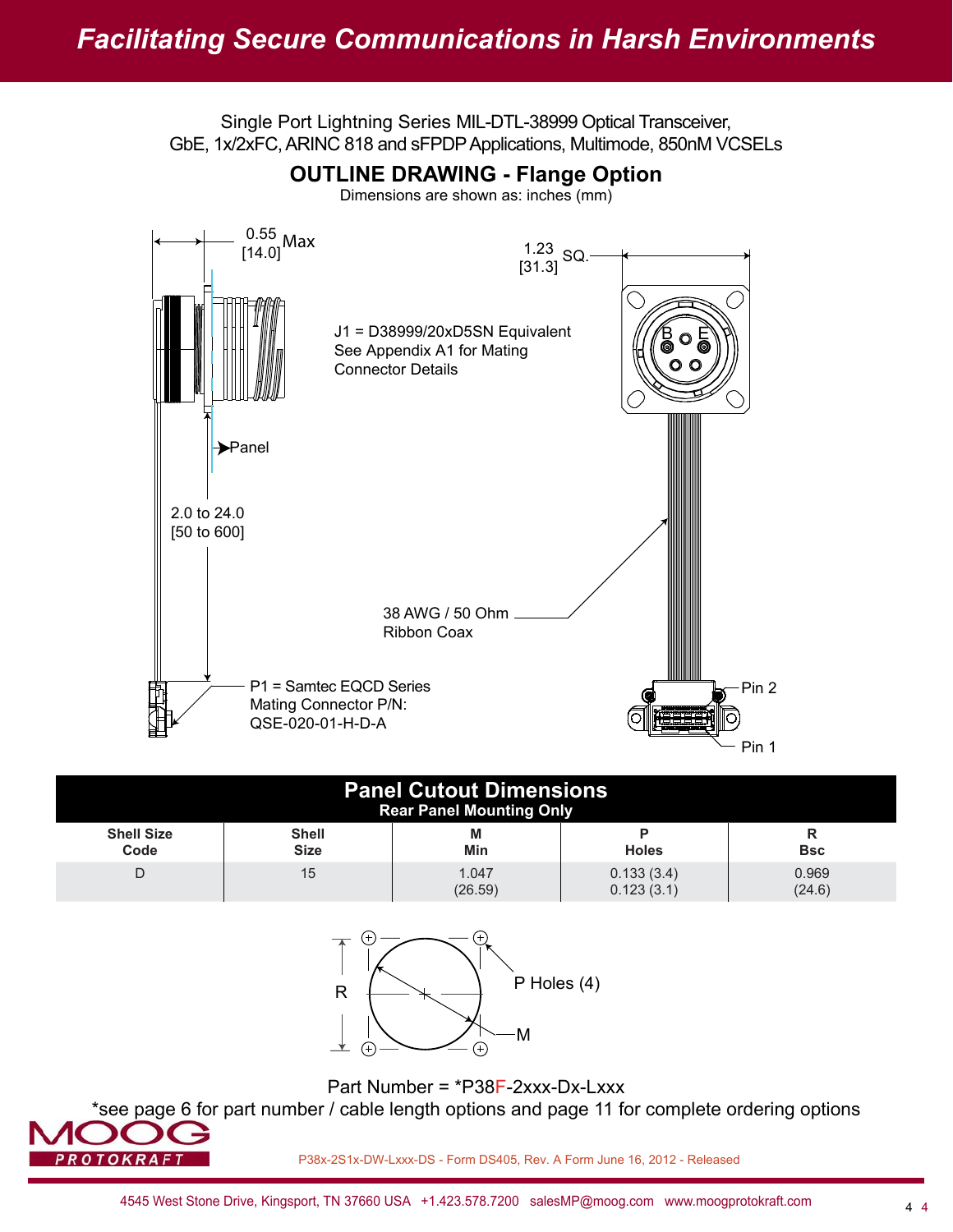Single Port Lightning Series MIL-DTL-38999 Optical Transceiver,



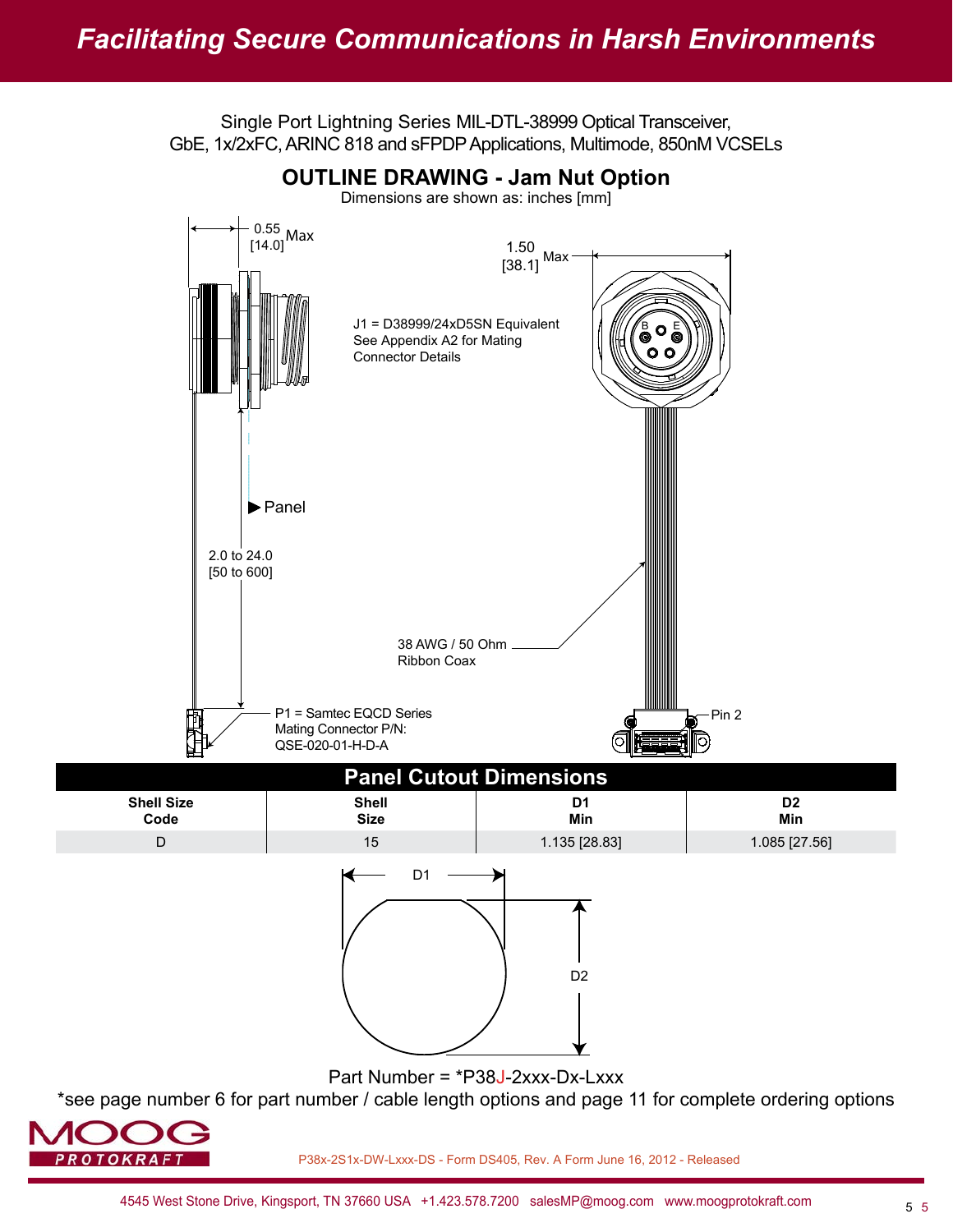

**OUTLINE DRAWING** Cable Length Options

### **Ribbon Coax Cable Length Options**

| $L$ (mm) +/- 6.0 | ITEM #            |
|------------------|-------------------|
| 50               | xxxx-xxxx-xx-L050 |
| 100              | xxxx-xxxx-xx-L100 |
| 150              | xxxx-xxxx-xx-L150 |
| 200              | xxxx-xxxx-xx-L200 |
| 250              | xxxx-xxxx-xx-L250 |

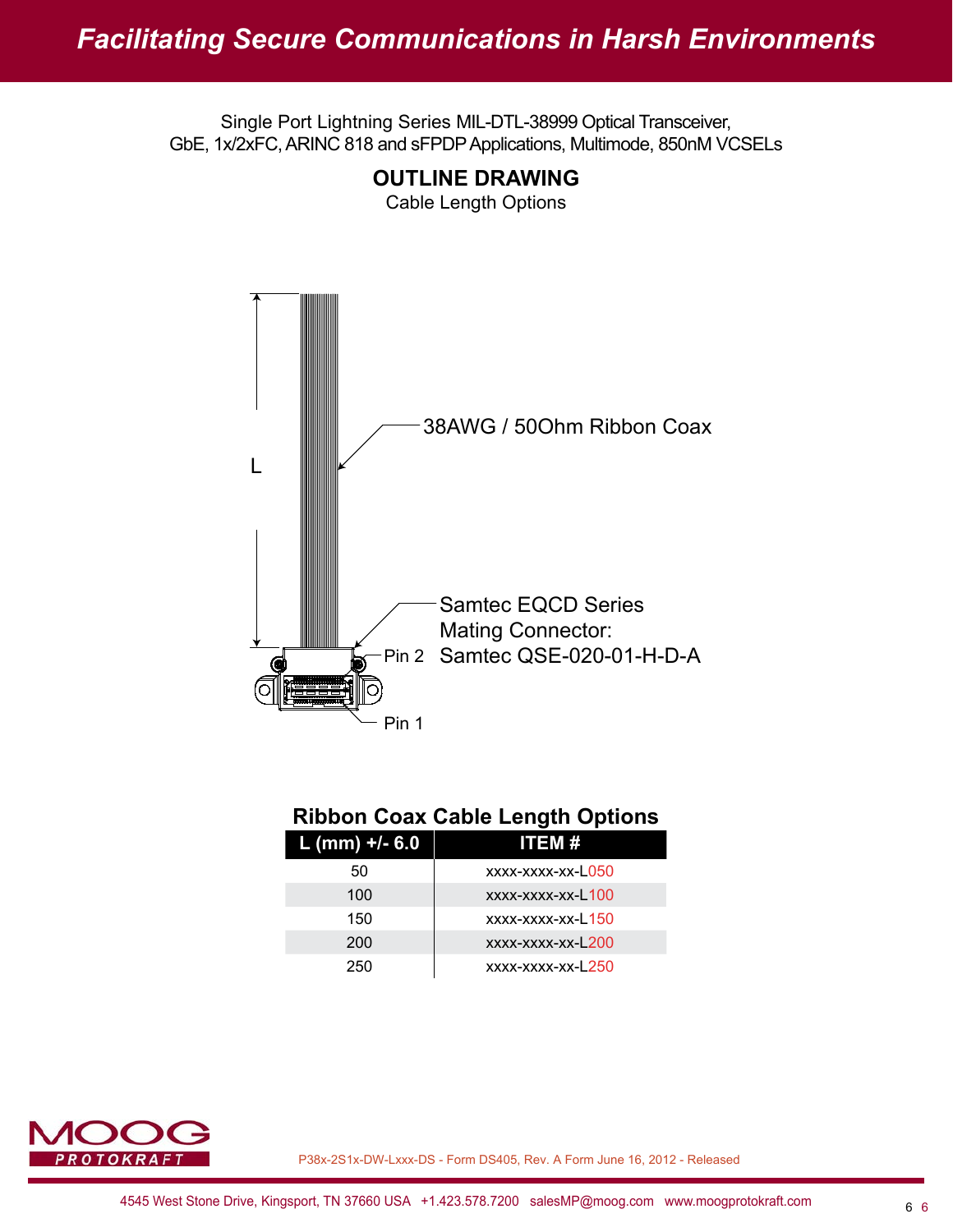# *Facilitating Secure Communications in Harsh Environments*

Single Port Lightning Series MIL-DTL-38999 Optical Transceiver, GbE, 1x/2xFC, ARINC 818 and sFPDP Applications, Multimode, 850nM VCSELs



insert shown, fiber optic cable plug **opposite - see Appendix A1 for mating connector details**

**OPTICAL PORT ASSIGNMENTS**

| <b>PORT NUMBER</b> |  |
|--------------------|--|
|                    |  |

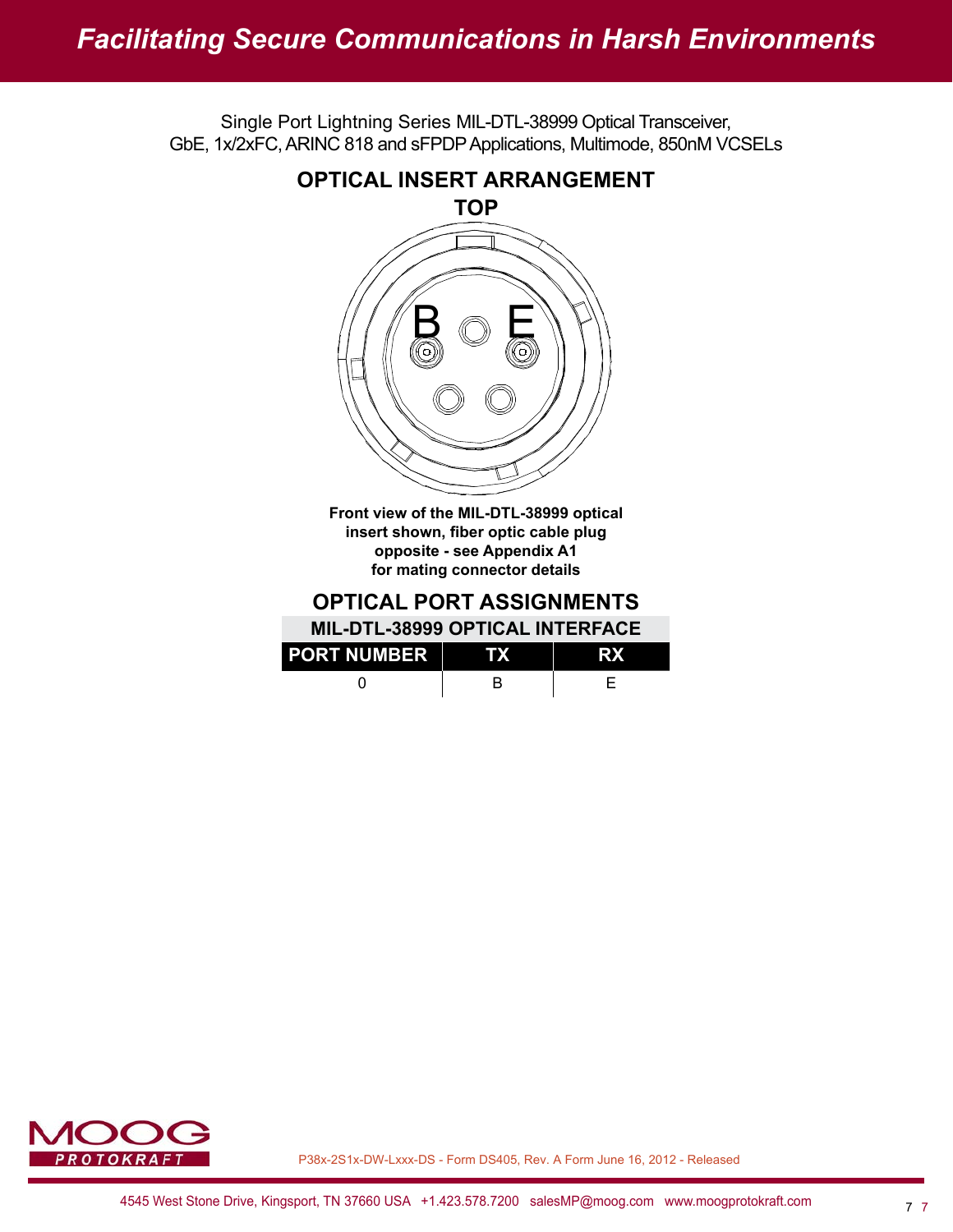#### **PRINTED CIRCUIT BOARD FOOTPRINT**

All dimensions shown are for reference only: inches [mm]



#### **Samtec EQCD PIN ASSIGNMENTS**

| PIN#            | <b>FUNCTION</b>            | Input / Output | <b>Logic Family</b>                                                                                               |
|-----------------|----------------------------|----------------|-------------------------------------------------------------------------------------------------------------------|
|                 | <b>LOS</b>                 | Output         | Open Drain CMOS<br>Satisfactory Optical Input: Logic "0" Output<br>Unsatisfactory Optical Input: Logic "1" Output |
| 2               | <b>Signal Ground</b>       | <b>NA</b>      | <b>NA</b>                                                                                                         |
| 3               | RX-                        | Output         | CML (Internally AC coupled)                                                                                       |
| $\overline{4}$  | <b>NC</b>                  | <b>NA</b>      | <b>NA</b>                                                                                                         |
| 5               | RX+                        | Output         | CML (Internally AC coupled)                                                                                       |
| $6\phantom{1}6$ | TX_Dis                     | Input          | <b>CMOS</b><br>Internal 4.7K $\Omega$ to 10.0K $\Omega$ pullup                                                    |
| 7               | TX-                        | Input          | CML (Internally AC coupled)<br>Internal $100\Omega$ differential termination                                      |
| 8               | $V_{cc}$                   | Input          | 3.135 to 3.465VDC                                                                                                 |
| 9               | TX+                        | Input          | CML (Internally AC coupled)<br>Internal $100\Omega$ differential termination                                      |
| 10              | $V_{\rm cc}$               | Input          | 3.135 to 3.465VDC                                                                                                 |
| 18              | $V_{\rm cc}$               | Input          | 3.135 to 3.465VDC                                                                                                 |
| 20              | $\mathsf{V}_{\mathrm{cc}}$ | Input          | 3.135 to 3.465VDC                                                                                                 |

Center slug is Ground, all other pins are NC TX\_Dis functions:

Logic 1: Disable Optical Output

Logic 0: Enable Optical Output

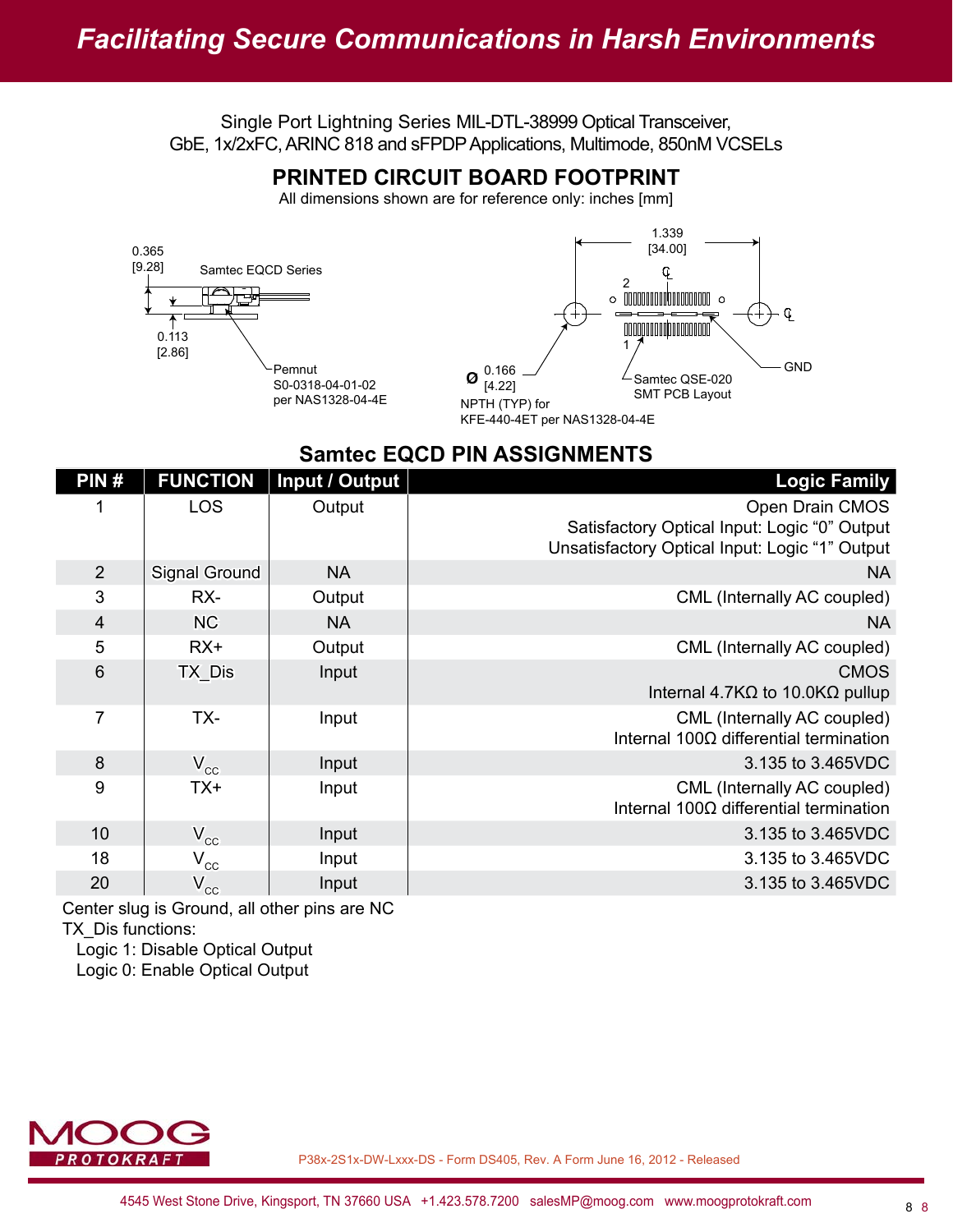#### **APPLICATION SCHEMATIC**

For Xilinx Rocket I/O Interfaces



For alternate impedance requirements, please consult the Factory.

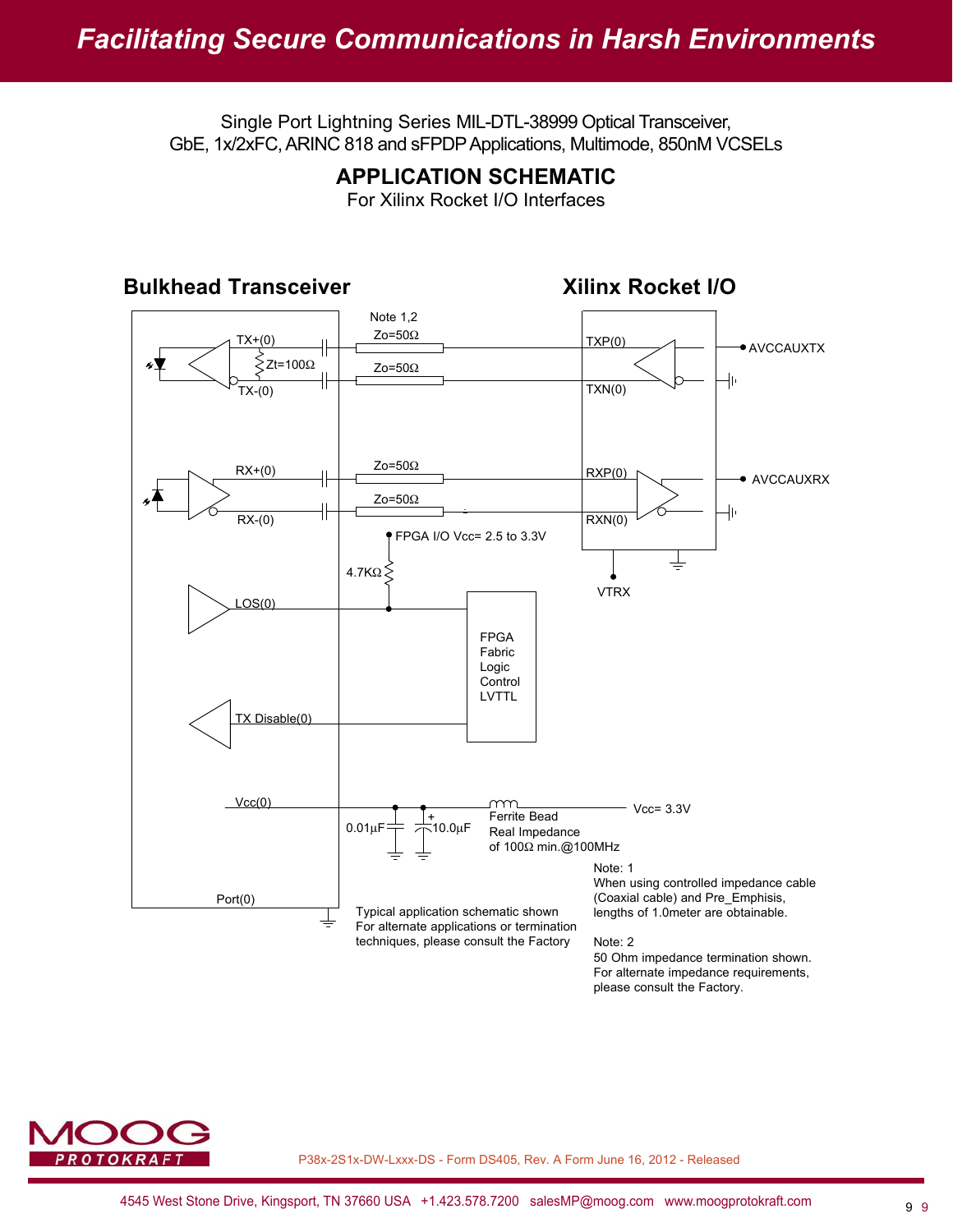# **APPENDIX A1**

## **MIL-DTL-38999 FIBER OPTIC CABLE PLUG / MIL-T-29504 PIN TERMINI**

\*See DSCC or SAE QPL for Approved Suppliers http://www.dscc.dla.mil/programs/qmlqpl/QPLdetail.asp?QPL=38999